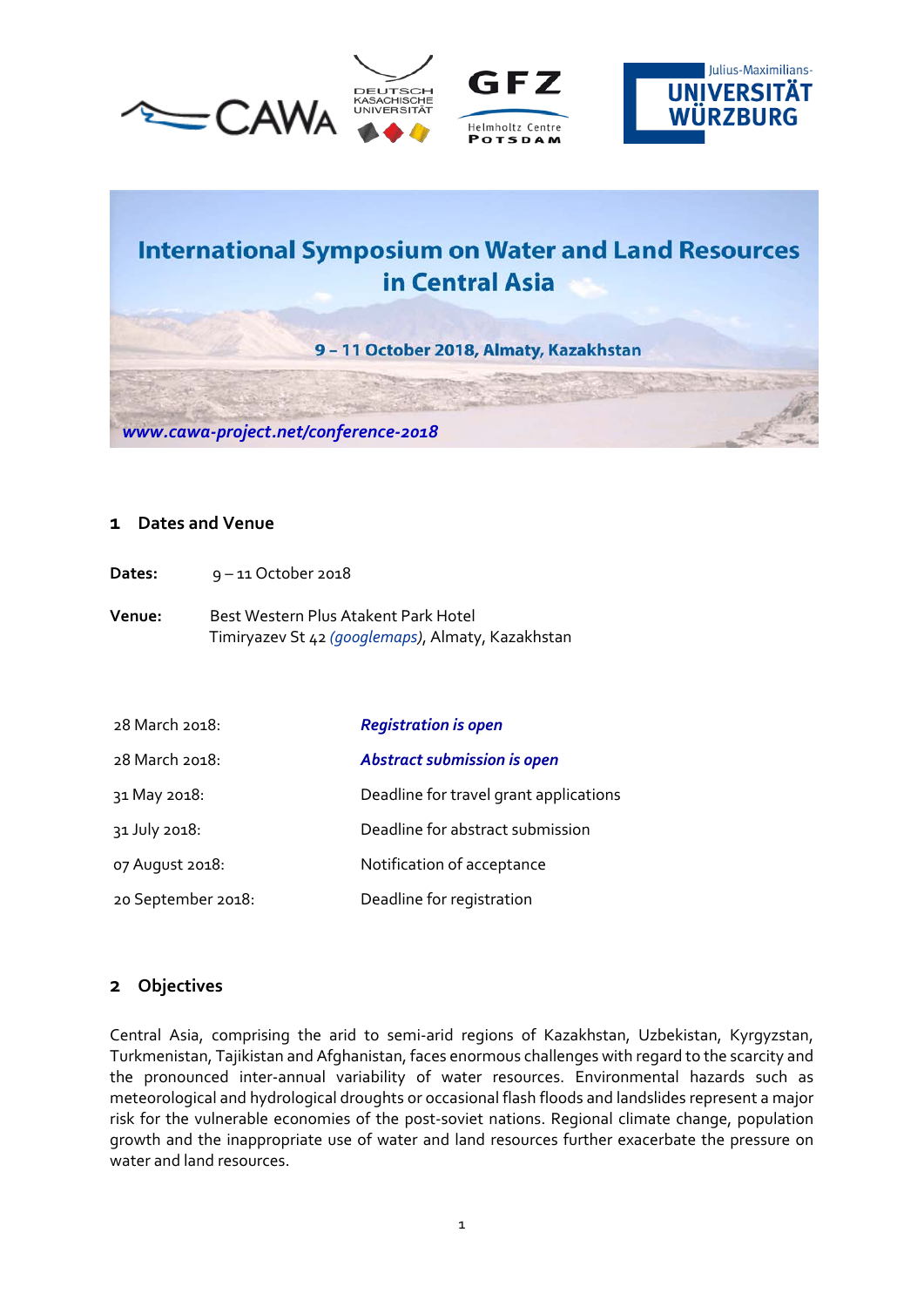

The conference intends to shed light on water-related and environmental challenges in Central Asia by bringing together the international scientific community with regional stakeholders and specialists from various disciplines and backgrounds. The interdisciplinary conference will cover a broad range of topics and will analyze and discuss the tender subject from both, natural scientific and socioeconomical perspectives.

The event is organized in the framework of the Central Asia Water (CAWa) project, as part of the German Initiative for Central Asia ("Berlin Process") and is funded by the German Federal Foreign Office (grant no. AA7090002).

All planned conference sessions are listed below. *[Contributions](https://events.gfz-potsdam.de/cawa-conf/abstract-upload/)* in the form of oral talks (15' +10' discussion) or poster presentations (DIN A0) are welcome!

#### **Session Overview**

- Session 1 : Climate Variability and Change
- Session 2 : Monitoring and modeling the cryosphere
- Session 3 : Hydrology: Observations, Processes and Forecasting
- Session 4 : Using water and land resources: Challenges and sustainable solutions
- Session 5 : Natural hazards and risk
- [Session 6 : Agricultural transition and natural resource management](https://www.cawa-project.net/conference-2018/session-6/)
- Session 7 : Practical implementation of scientific results and capacity building : Towards sustainable development in Central Asia

#### **3 Language**

The conference will be held in English. Abstracts will be considered in English language only. We encourage all participants to prepare their PowerPoint slides and posters in English. Talks during the event are welcome in Russian or English. A simultaneous translation will be provided.

#### **4 Participants**

The conference is open to any interested parties. Researchers engaged with the target region are highly welcome. Scientists, young professionals, and experts from Central Asian countries are especially encouraged to participate.